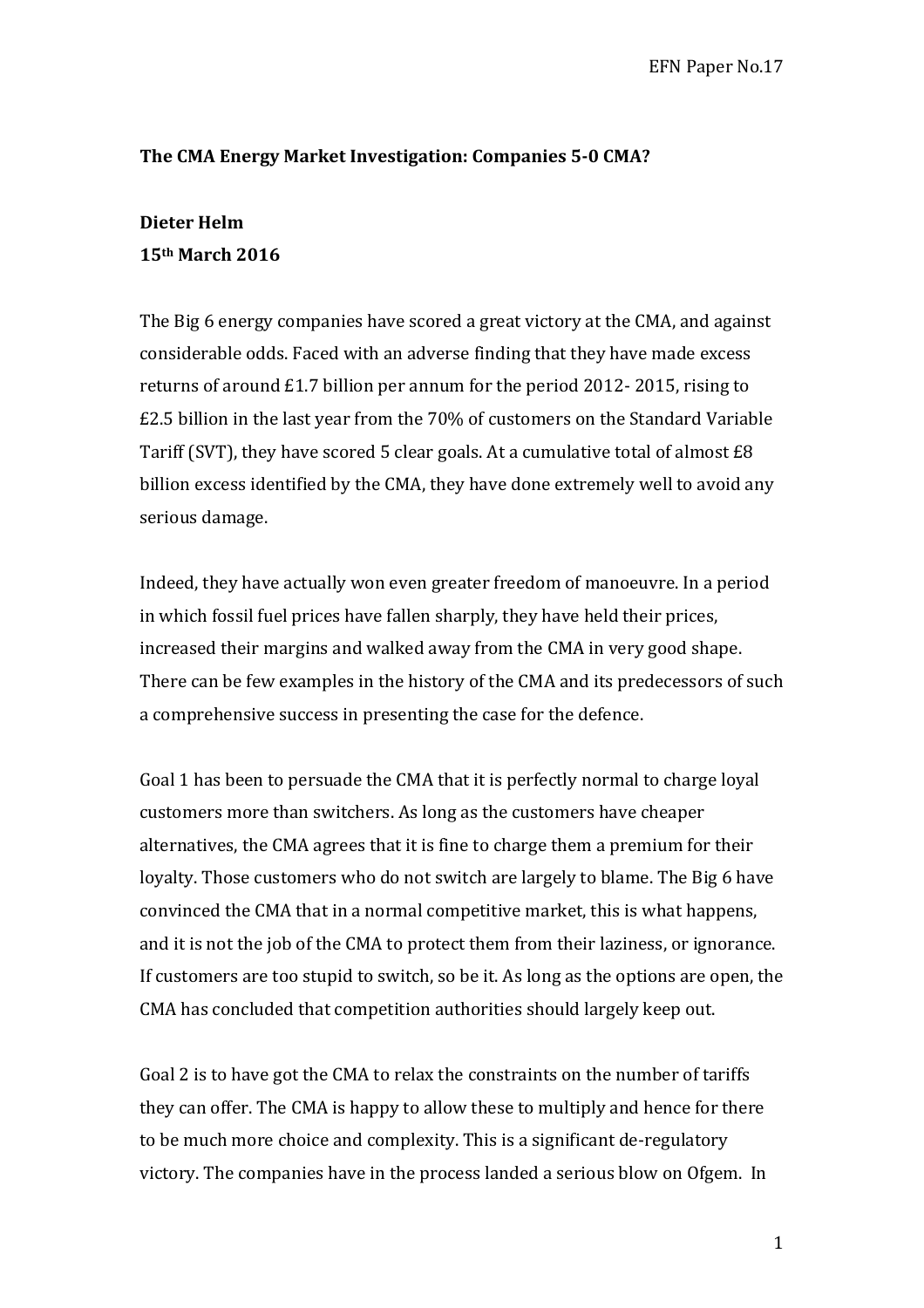place of Ofgem's attempt to make the tariffs comparable (for what is an homogenous good), by reducing the number to 4, the CMA will allow a free for all. Now the complexity will be back, it will be much harder to work out what is going on – for Ofgem and for the customers.

Goal 3 is to have convinced the CMA that to the extent there are any problems, they are largely about customer disengagement and switching, and not about market abuse or price discrimination. The CMA seems to think that the switching will become much more extensive, in part because Ofgem will be forced to keep a register of all the customers who have not switched, and pass these on to the industry. The legal difficulties are considerable and for the companies, this victory is all the better, because it will be Ofgem's fault if this fails to work out as planned. There will inevitably be endless arguments and debates about this data and how it is passed on to others.

Goal 4 is that the 4 million pre-payment meter customers who will get some protection are to be charged a penalty tariff to make sure they would in theory be better off switching. Thus the poor and most vulnerable will have to pay a (smaller) excess charge.

Goal 5 relates to smart meters. The CMA has been convinced that these will solve most of the remaining problems and once in place by 2020 even the prepayment protection can be withdrawn. To the CMA, smart meters are coming to the rescue, and in the process will rescue the companies from the last vestiges of price regulation.

Unsurprisingly, the share prices have risen and with these 5 goals, the Big 6 can relax, and take their time on lowering the STVs. Indeed, as one commentator noted, they could even put the SVT up. No one appears to have the appetite to return to the fray anytime soon, notwithstanding the very good and sensible position of the one dissenting commissioner, Martin Cave.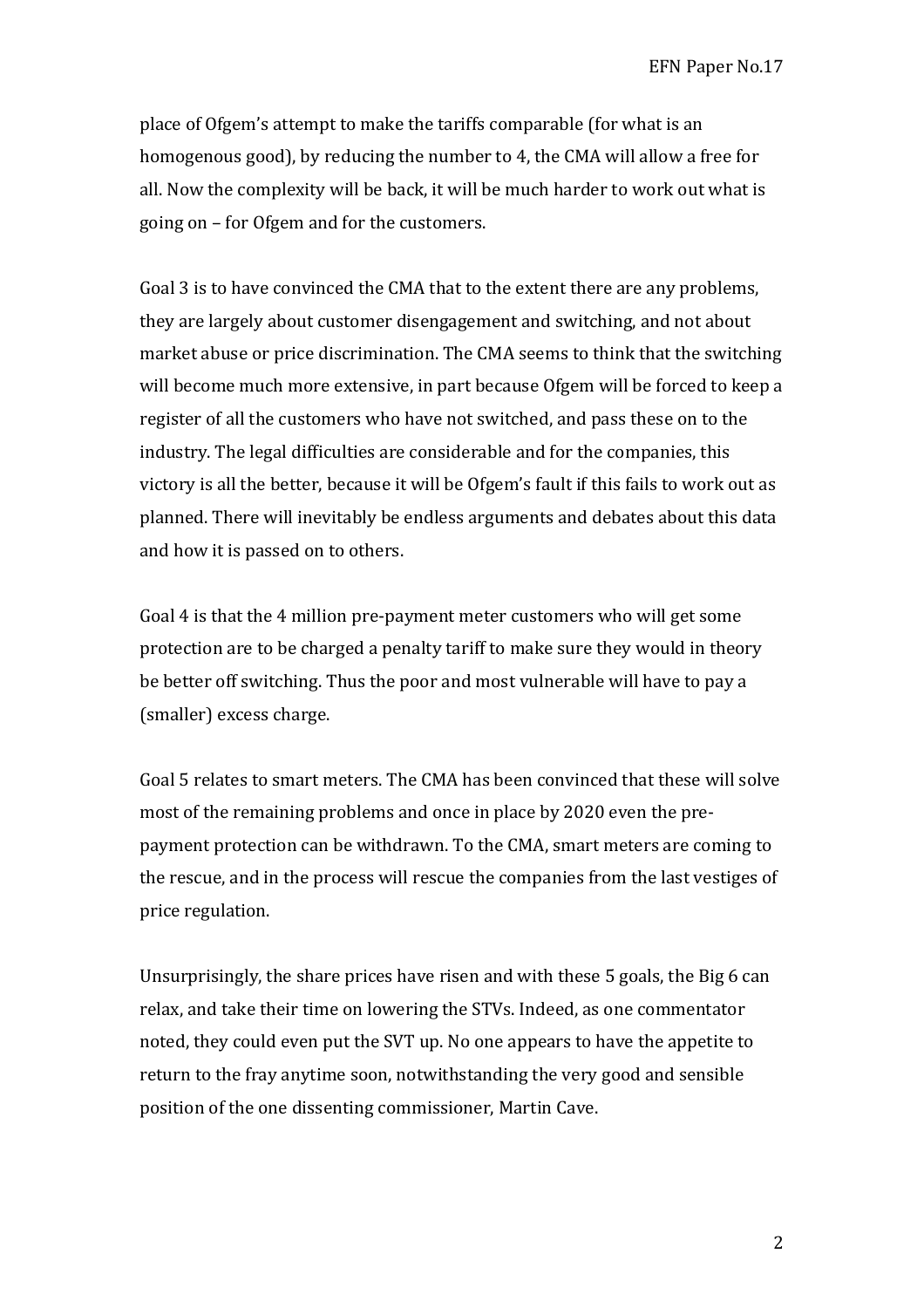From the customer perspective, it all looks very different. Bearing in mind that even the pre-payment protection contains an excess returns element, all the customers have gained is that their data will be shared with others. This they may not welcome, especially if they are now subjected to all the marketing that the CMA clearly wants imposed on them. Their goal score is therefore effectively  $\mathbf{0}$ .

So how did it all end up such good news for the companies? How did they pull off this remarkable result? And have the companies won too much? What should they do to prevent the scale of their victories coming back to haunt them later? Though the CMA made a real meal of it, and took nearly 2 years, the issues are actually very simple – and fundamental. And, they will not go away.

## **Different views about competition**

The CMA is all about competition. That is the name on the tin. You might therefore think that it understood what competition is. It clearly thinks it does, and in this case it has followed a very clear and Austrian economics script. In Austrian economics, the key idea is that competition thrives when there are lots of excess profits to go after. If there are fat and juicy margins, then this will attract rivals to make better offers to customers. Excess profits are not, on this view, a sign of monopoly and market power, but of a healthy dynamic market.

It follows on this view that prices should not be expected to be closely following costs, and the CMA should not be bothered much is there are excess returns. Indeed, as it has clearly done in this case (and especially for the pre payment customers), it should make sure that the possibility of such excess returns is kept very much alive. This excess is the bait for the entrants and rivals.

But for the Austrians, as for the more conventional neo-classical approach, there is a paradox here. The more intense the competition, the more these excesses get eaten away. As prices are driven back to reflect costs and a normal return, the intensity of competition drops away. As Hayek famously noted, the trouble with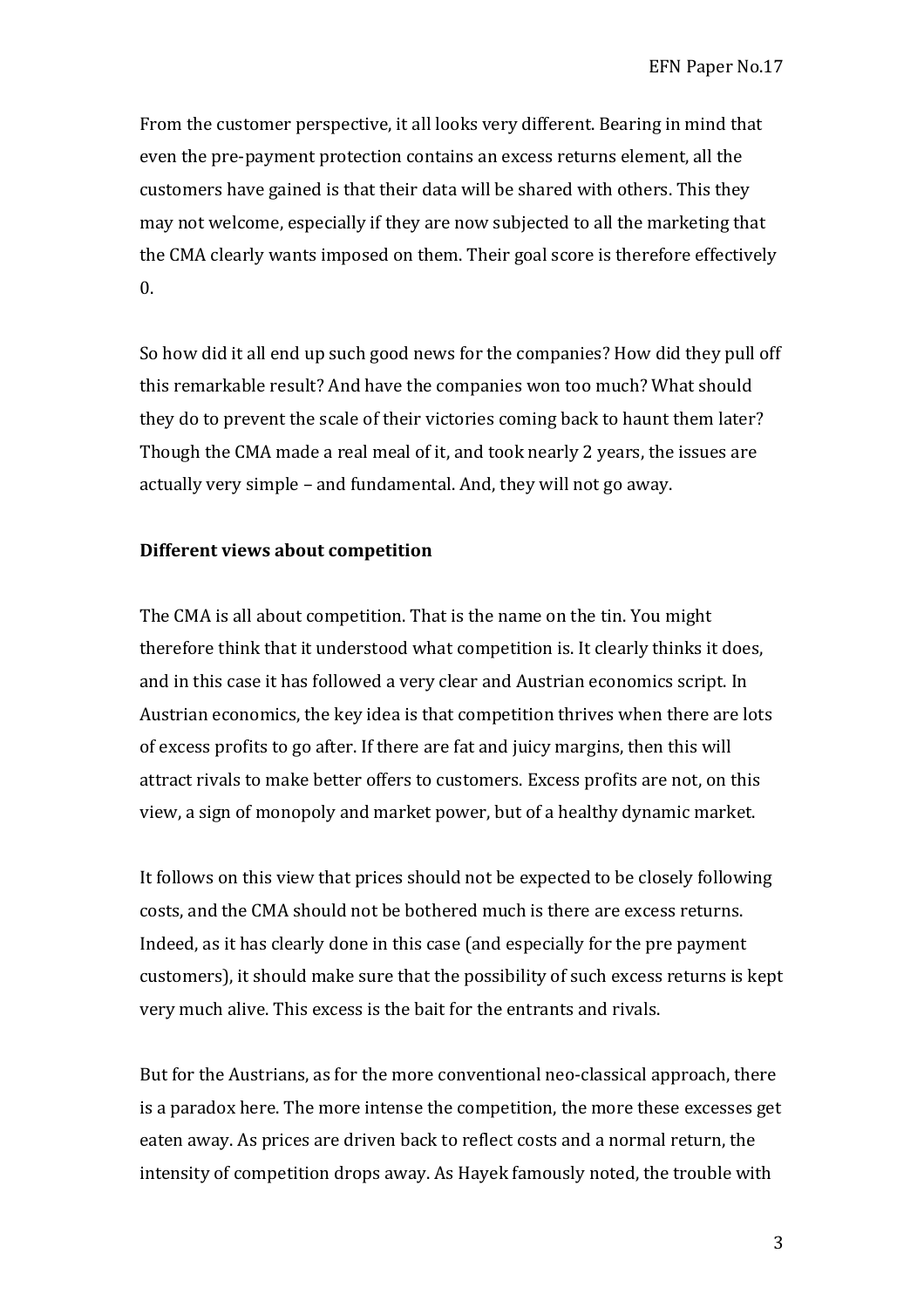perfect competition is that it is dead – the more competitive a market, the less competition. 

This tension is typically finessed, for fear of letting go completely. The CMA bought most of the above argument, but couldn't quite carry it through. The sheer scale of the excess charges stretched the credibility of a pure laissez faire answer. The CMA had explicitly endorsed excess returns in its earlier general penalty tariff proposals and now in its more limited pre payment penalty tariff, but presumably for fear of telling customers too explicitly that it is in their interest to pay too much, tried to hold a temporary line. As a result the CMA is under attack from both sides. The Austrians (and they have been very vocal in their criticisms of Ofgem and any proposals for regulating margins) want *all* constraints removed. They do not even think pre payment customers should be protected. The contrary view is that argued by Martin Cave that all the SVT customers need more protection. The CMA has nowhere to hide in its attempt at trying to agree with both, and satisfying neither.

The unavoidable facts haunt the CMA. It did find excess returns - significant excess returns. It did find that these excess returns *have been going up* whilst the CMA has been inquiring, whilst costs have been going down, and even when switching is going up. In effect, Ed Miliband's price freeze has been implemented, to the great benefit of the companies. And  $70\%$  of the customers – an enormous amount in any markets  $-$  are missing out. But switching will, the CMA believes, solve the problems, especially when smart meters come to the rescue. In this great switching world, the companies will not rebalance tariffs, or exploit any market power, for the fear of instantly losing customers as they permanently surf the web for better deals.

#### **The great switching enthusiasm**

Why exactly would switching work? Why indeed is it such a good idea? The CMA does not seem to have even asked these questions. Yet if - and for the CMA it is a big if – competition is a *means* and not an *end*, it is pertinent to ask just how does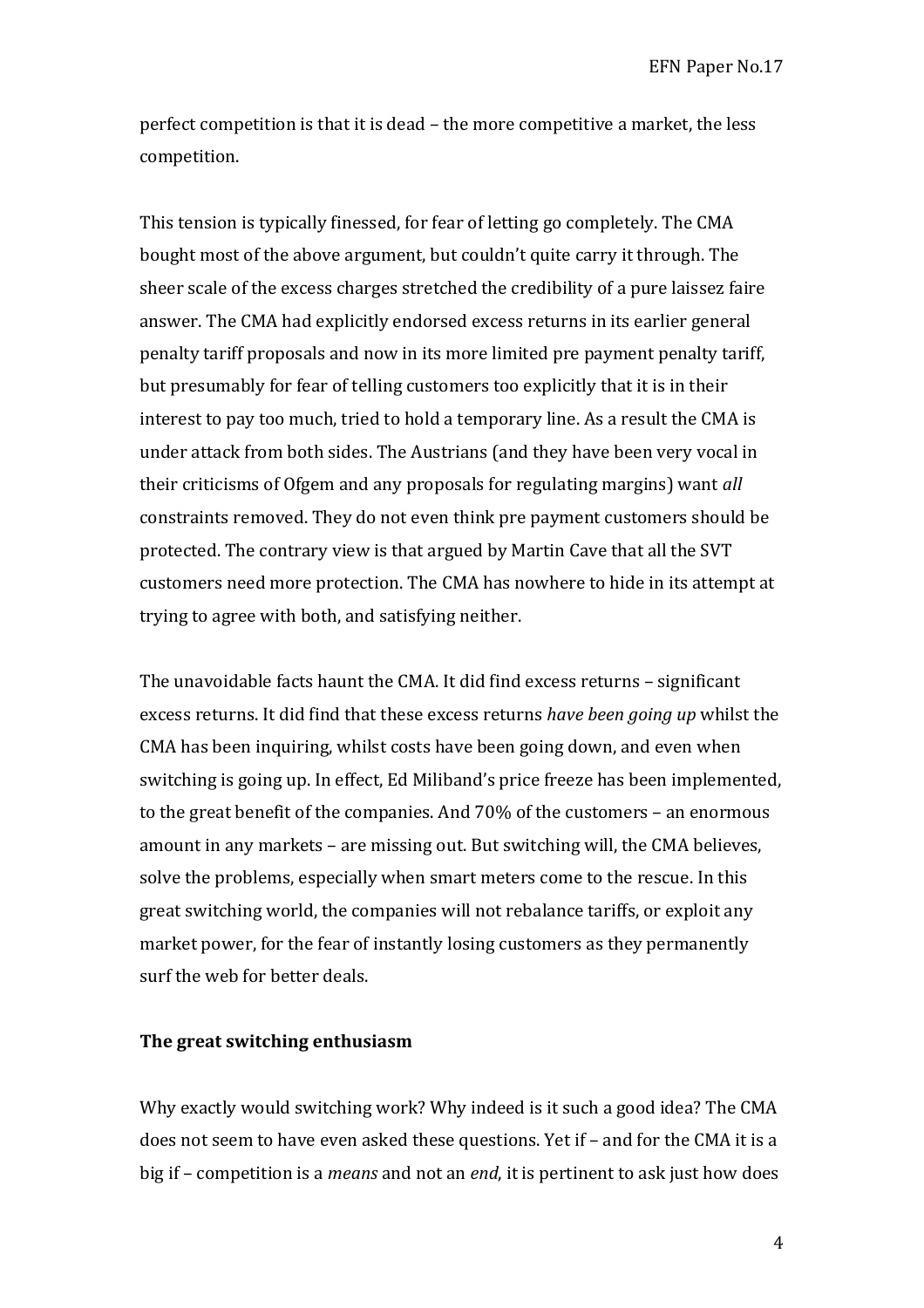the means of switching produce the end of cost-related prices which are fair and reasonable. 

Lets start with the end: the provision of fair, reasonably priced energy to consumers. The fair and reasonable price should comprise: the costs of the ultimate fuel inputs (things like gas and coal and nuclear fuels  $-$  wind and solar inputs are effectively free); the costs of generating the electricity; the costs of transmission, the costs of distribution; the levies; the FiTs; the capacity contracts; and then finally the costs of billing and metering the customers and dealing with their inquiries.

The main fact about these costs is that for a stand-alone supplier *almost all of these are fixed and exogenous to them.* They do not control any of these, except the customer interface – the billing and metering and related customer services. They may claim they hedge the wholesale costs, but this can only be a short term impact, and their record on this varies from mixed to bad. Most customers would have been much better off if their suppliers had not hedged and had just passed though the actual wholesale prices. There is not much room for differentiation, or innovation. Electricity is just electricity – even more homogeneous than petrol. It about the most boring consumer product one can think of.

For the things that the suppliers do control, several of them have at best had mixed performances. There have been extensive and repeated failures in billing and customer services, and the industry has repeatedly been fined for these failures, with RWE/npower standing out amongst the worst customer service deliverer not just in the electricity and gas supply businesses but across the whole economy. The result has been, as one CEO has honestly admitted, a significant loss of trust.

If supply competition is about so little of the supply chain, it follow that the main sources of the sharp divergence between prices and costs that have led to the excess returns identified by the CMA actually have very little to do with the costs that the supply businesses actually control. *The suppliers have been increasing*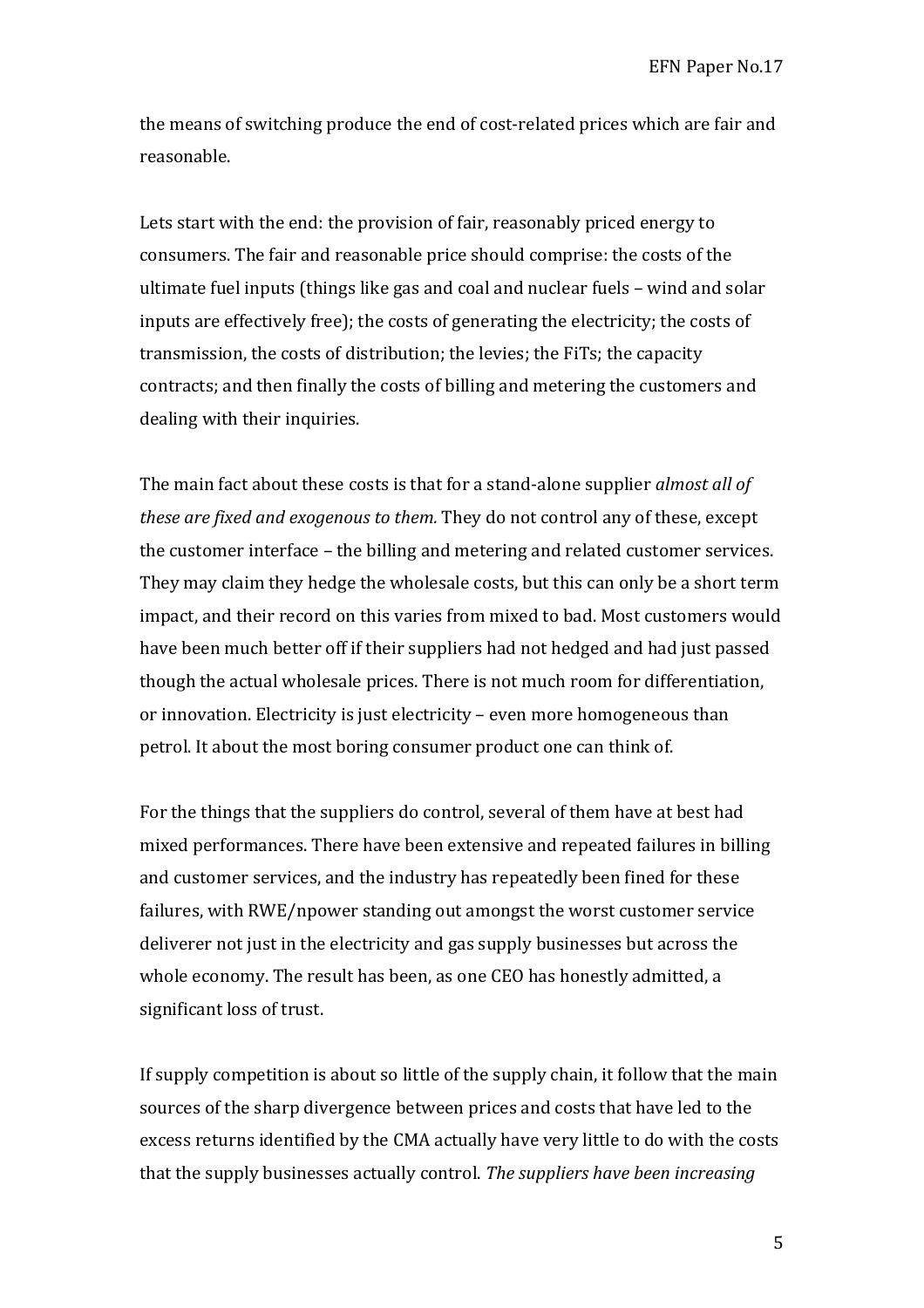*their margins partially on the basis of changes in exogenous costs to suppliers.* The excess returns have had very little to do with the "dynamic competition", "innovation" and "differentiation" so beloved of the Austrians. They have been about the boring old stuff – electricity – and its wholesale price. The great collapse of the global super-cycle has so far largely passed British electricity customers by.

In the bits of supply costs actually within the control of the companies and their management, and on which they are rightly entitled to earn a good return, the next point is that there are really big economies of scale. Handling customers is all about IT systems and the associated databases. These systems do not come in little incremental bits: they come in *systems*. It is very much more efficient to handle millions of customers than the odd 100,000. Indeed so great are these economies of scale that entry from competitors has had to be rigged. Below a certain number of customers, the entrants do not have to charge their customers some of the fixed levies. This is the deliberate management of levies (taxes) to engineer advantages to one type of player.

The questions that arise from all this are several. First, why is competition supposed to work, except in niches, if there is no convincing evidence that the economies of scale are going to go away, and hence the entrants will always be on a life-support system, threatened by retaliation from the incumbents on the basis of the lower costs from the economies of scale? As the incumbents are able to offer multiple tariffs, the entrants will be all the more vulnerable to targeted responses. The CMA offers no convincing answer. It is almost an article of faith that competition always works.

Second, it should be expected that indexed wholesale price pass throughs would have been offered to customers, since this is in the nature of exogenous costs. Why have these sorts of tariffs not been offered, and why have incumbents been able to pass through their hedged (typically higher) costs? The CMA provides no answer.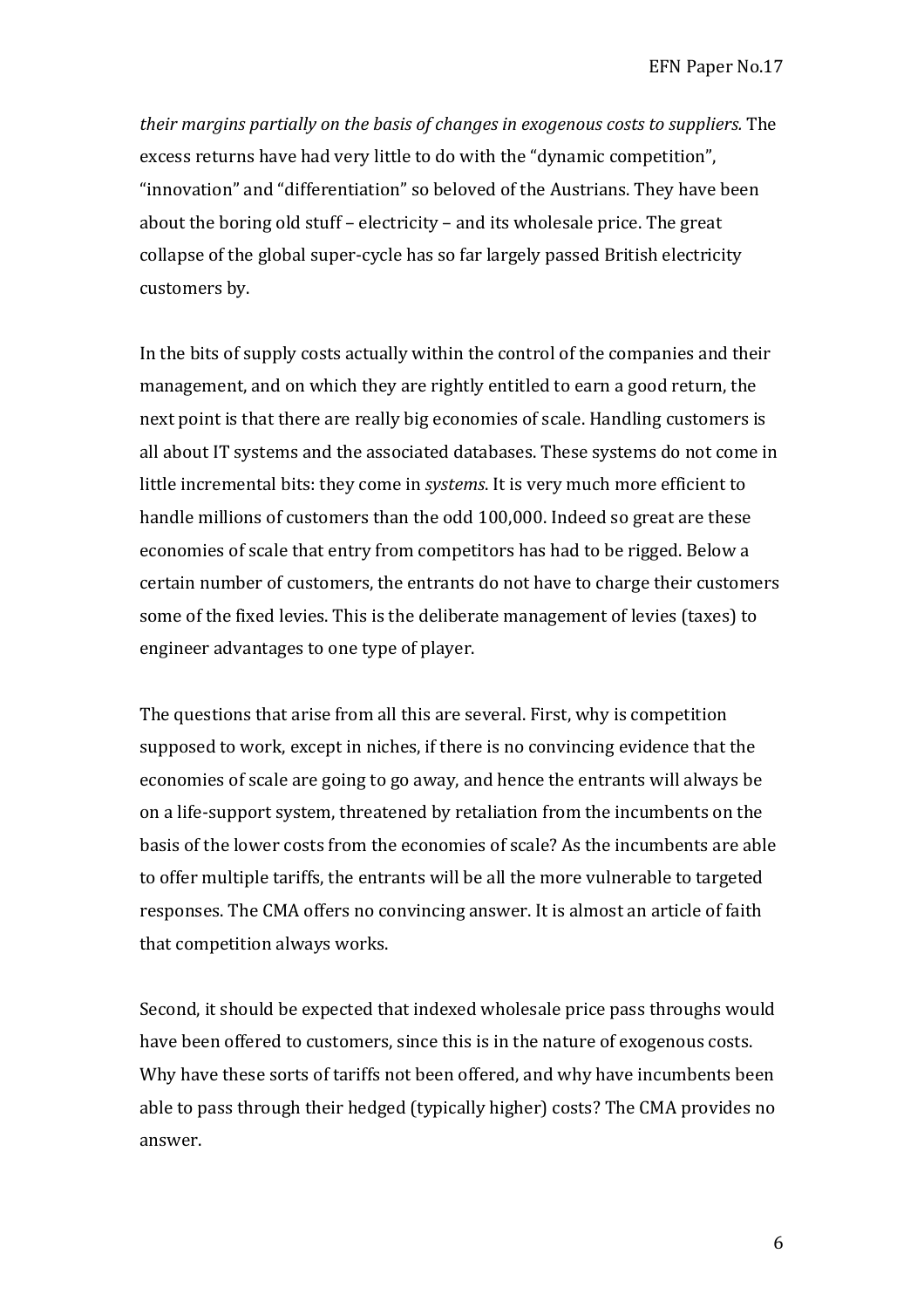Third, and this is the cumulative question, why are the margins so high, given the limited costs, which the suppliers' control? Why exactly does anyone need to earn 5% or even 9-10% on domestic electricity and gas? How could it really cost this much to do the billing and metering and customer services? The CMA has no answer.

Finally, as more and more of the costs are fixed  $-$  as more and more generation is zero marginal costs - why will switching make so much difference in the future if it has not in the past when the wholesale market was more important? The CMA does not even recognise this possibility.

#### **Smart meters to the rescue?**

The very limited price controls to be put in place just for pre-payment meters are intended as temporary. The CMA thinks that smart meters are a panacea: they will solve most of the outstanding switching problems, or least go so far as to make any regulation redundant.

This is quite a breath-taking assumption. In just 4 years (or probably 3 or less, given how long it will take to implement to data handling by Ofgem), all the troubles in this market will be a matter for historians and academics, and customers will all be getting a good deal through their smart meters, even if they will continue to pay some excess in the meantime. Really? Is the CMA serious? If this was really the case, there would be a very rapid decay of the margins between now and then – in 2016, 2017, 2018 and 2019 – and a sharp fall in profits. The excess returns would be extinguished – and the industry would lose several billion (in the CMA's view about  $£2.5$  billion per annum on the current numbers). Dividends presumably should be cut. Nobody seems to believe this and yet that is pretty much exactly what is implied by the CMA's arguments. The share price reactions to the CMA tell a rather different story.

Very little of this is happening for a very good reason. Smart meters are a good idea, but they are not the existential threat to the incumbents the CMA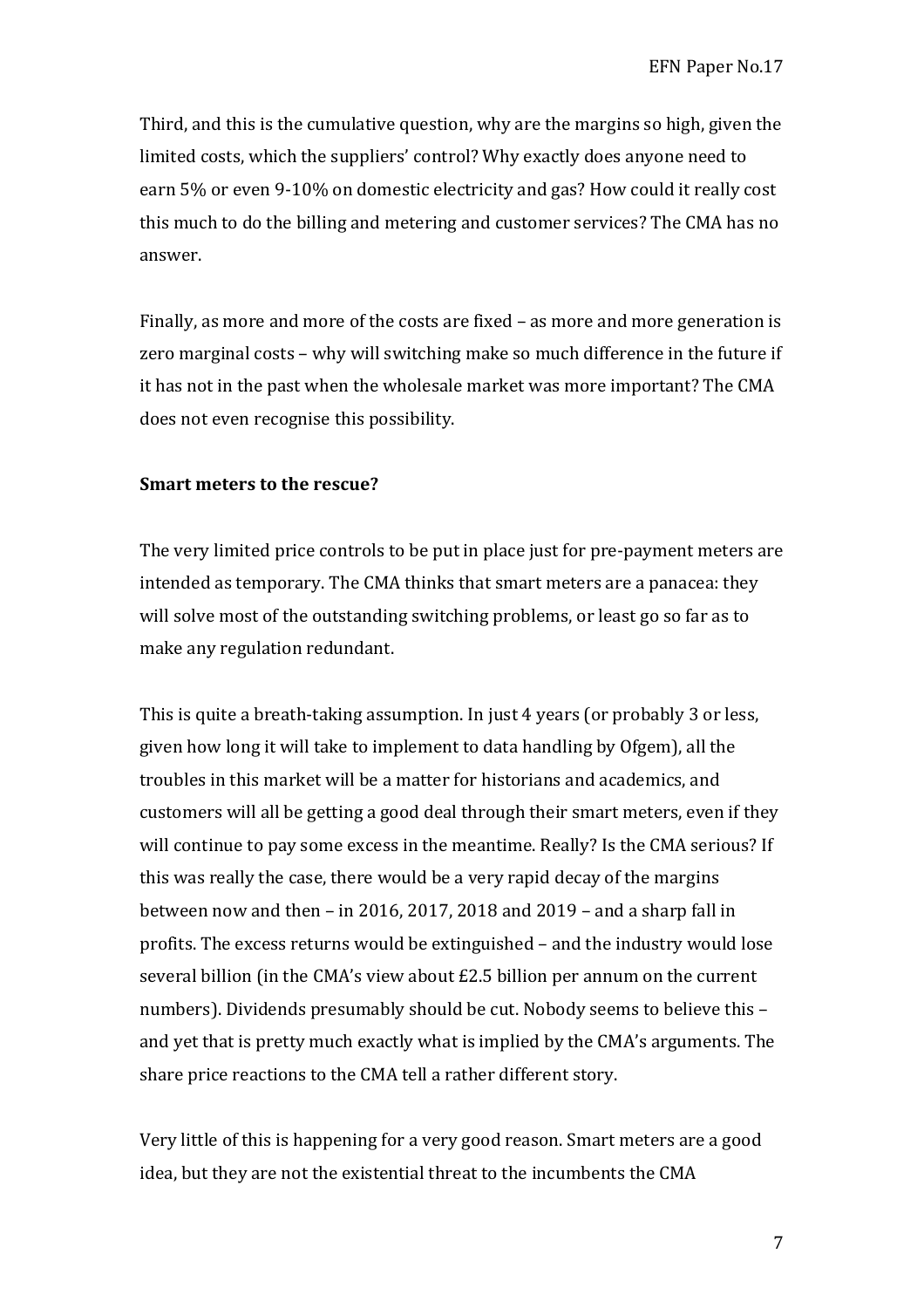apparently assumes. Ask yourself the following questions: just what exactly is the smart meter supposed to enable *which* will actually reduce profit margins? How exactly are smart meters going to work in a world with much more fixed costs, and more zero marginal costs?

To repeat, smart meters are a good idea, but the way they will change the market is poorly understood. When they were trumpeted as regime changing by ministers in the past, some of them really did think that the result would be that customers would be able to look at the meter, see real time prices and decide when to turn the cooker and the dishwasher on.

They also assumed that they would be jumping up and down watching big variations in ever-rising prices – because they "knew" that the underlying fossil fuel prices would be going up, as "peak oil" would begin to limit supplies.

Almost all of this turns out to be nonsense. The main impact of smart meters is passive not active for the customer – it is all about the management of the *system*, and to a limited extent the smart interactions of appliances. The smart meter is really just a bit of the broadband hub, around which a host of digital and data related services will be provided.

Furthermore, the importance of price variations is likely to decline for lots of reasons. There is much more zero marginal cost generation on its way, a host of small flexible generation coming, and much more storage. The result is that prices are getting *less* volatile and *less* peaky, not more so, and hence variations on household demands may not be quite as important as the CMA must be assuming. The wholesale market is getting less important relative to the fixed price capacity and FiTs contracts – which are all system costs passed through to final customers. This all means there is less and less to play for with the smart meters. The variable wholesale costs are less and less important parts of the final price of electricity. The CMA seems unaware of these fundamental structural adjustments.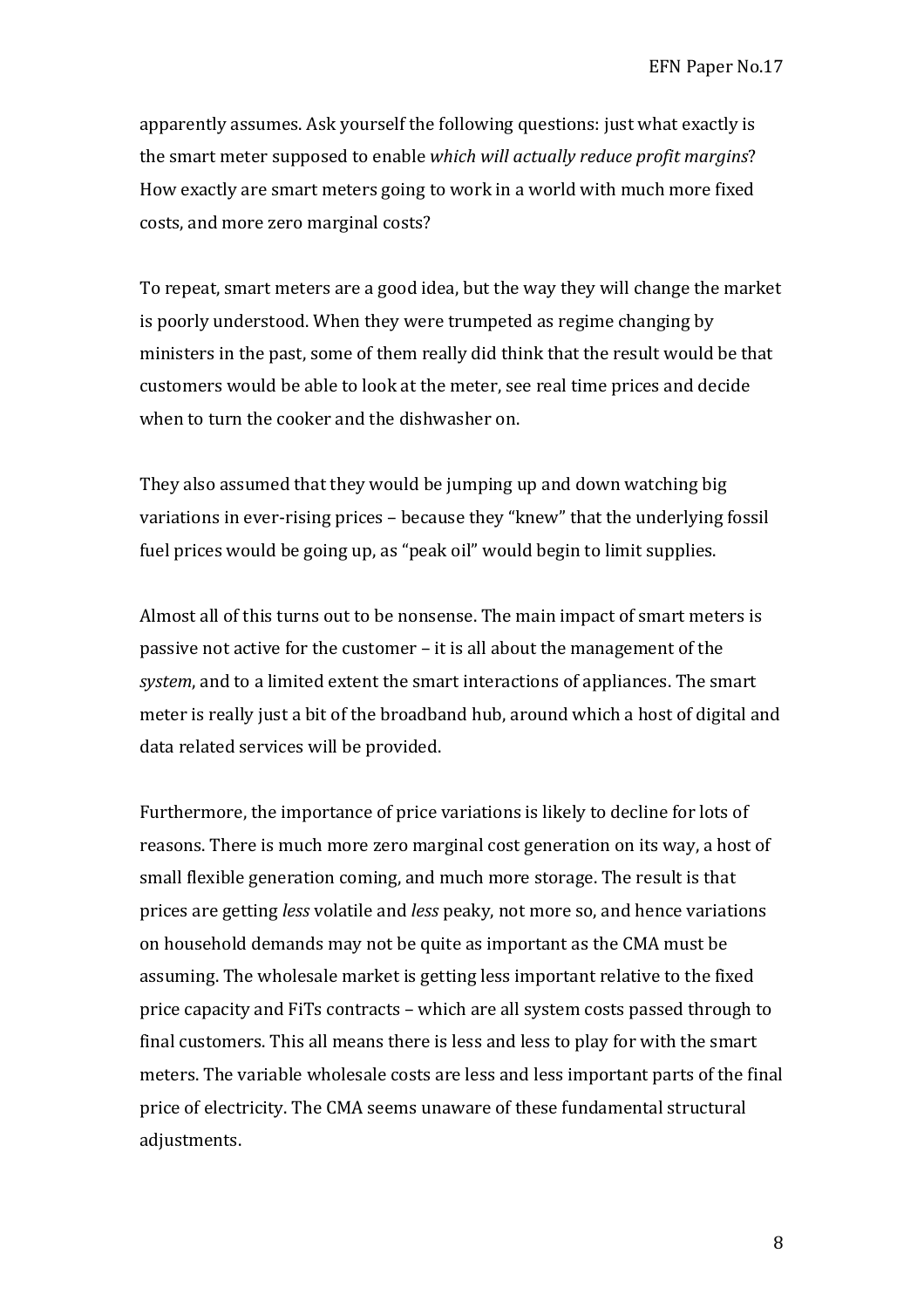This all fits into a wider picture. In the coming digital economy, and in an economy that must as a result be largely electric, security and stability of supply will become more and more important. Consumers and industry and the public services will all be relying on very secure and continuous broadband, and they will want ample electricity to power these systems that will dominate the economy. In this ever more USO world, broadband and electricity will need serious cushions on the supply side and, spread over so much more of the economy, and the costs of these extra capacity margins should be pretty small.

The CMA should have worked through these fundamentals given they think smart meters are going to solve so many of the problems. The CMA's case largely hangs on the above analysis being wrong. After two vears of study, it should have seen the convergence of smart meters and broadband and it should have understood the impact of electricity becoming more like broadband  $-$  a capacity and less an energy market. In a pure capacity world, the point of the smart meter is to manage the system as a whole. It is not for customers to jump up and down all evening to check the meter as so many ministers seemed to have believed – or indeed to keep tracking all the deals online to get the latest tariff to switch to. They have better things to do.

## **What will probably happen next**

The CMA has done a very poor job (with the exception of Martin Cave). This will not go down as one of its finest moments. It has had 2 years to come up with a sustainable framework for a market that is widely held in disrepute. What it has come up with is a compromise that will not remedy the detriments it clearly identifies – as Cave rightly notes.

If Cave is right, the results are very predictable. The companies have won a great short-term victory. They have played their cards brilliantly, and run rings round the CMA. Their profits and margins are pretty secure, even at the current levels. They can carry on charging more to the SVT customers for several years to come. They have most of the aces now in their hands: the economies of scale; the ability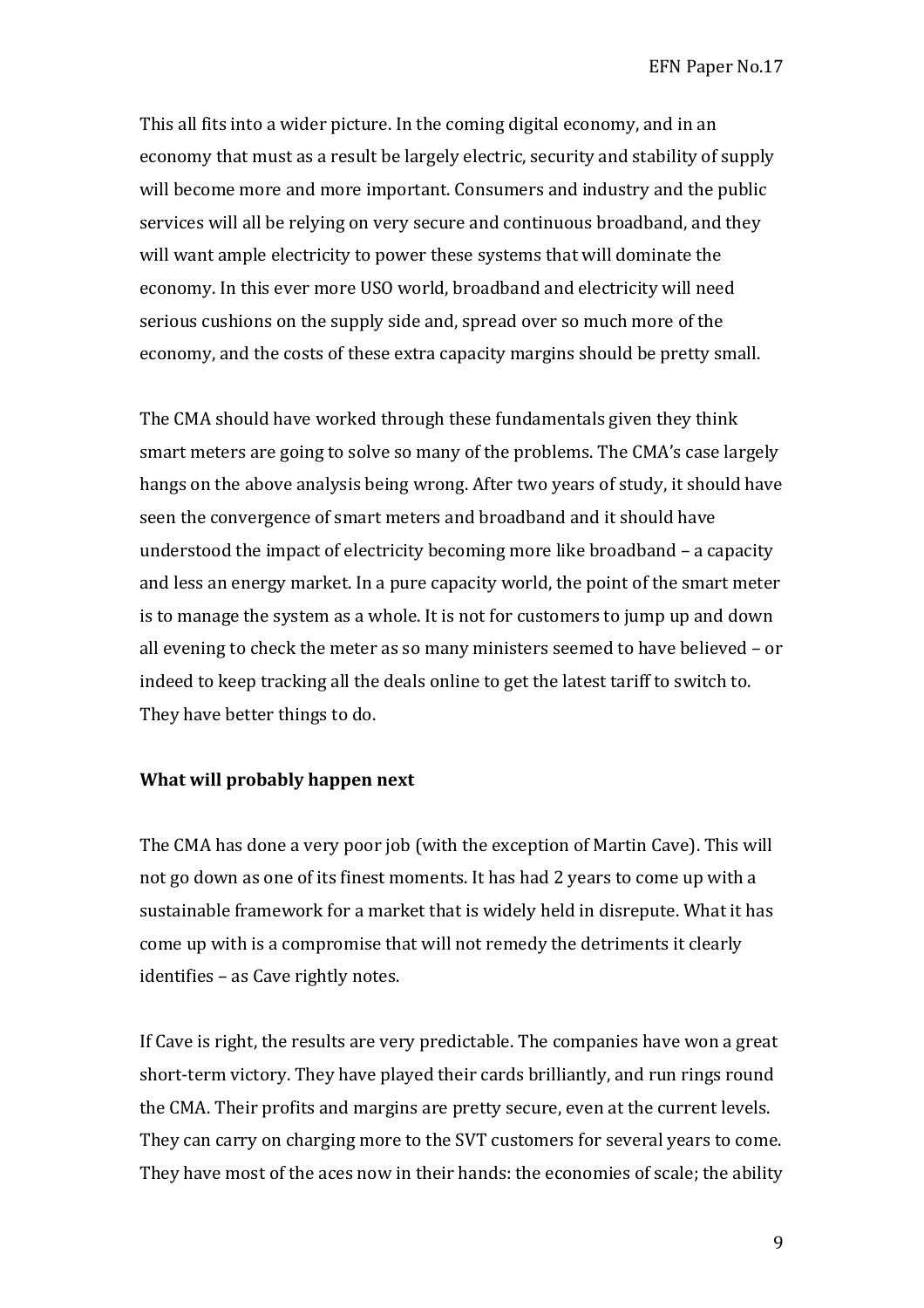to proliferate tariffs to create mind-boggling complexity all over again; and they can blame Ofgem for the horrors of mass marketing, cold calling and the plague of marketers that will now hound those who choose not to switch. And if it does not all work, then the CMA has given them a great let out: the CMA effectively blames the customers for being too lazy, stupid or ignorant to switch.

But the companies, whilst getting a short-term boost, and being able to maintain and indeed probably grow their dividends, should pause and reflect. Winning too well is rarely sustainable. For the CEOs who think that customer trust and their reputations matters, this may not have a happy ending. If prices are not related to costs, and if they remain like this, and if the bulk of the customers refuse to switch (or possibly even end up worse off switching or are victims of missselling), then it might all unravel.

To date, contrary to the CMA, customers have had good reasons to sit on their hands. The suppliers are not trusted for good reason: they have miss-sold, there have been episodes of sustained appalling service, and many switchers have in the past ended up worse off. And why exactly should it be customers that have to switch? Isn't it reasonable to regard electricity as a USO service, and to be entitled to supplies that are not only secure but come with a reasonable margin? Petrol prices have fallen with the oil price falls. Why haven't electricity prices fallen for all, as wholesale prices have also fallen back sharply? Why exactly is the means more important than the end? Why can't a loyal customer expect to be charged a reasonable rather than an excess price? These questions are not going to go away.

For Amber Rudd and the Chancellor, the CMA report is not the obvious convenient get-out-of-jail card that it might seem. What it means is that the discontent will probably continue to simmer. The CMA inquiry was a way of kick Ed Miliband's very popular attacks on the Big 6 into touch. It was very successful in this limited objective. But what it has not achieved is what the government must most want: that electricity prices will not be on the political, public and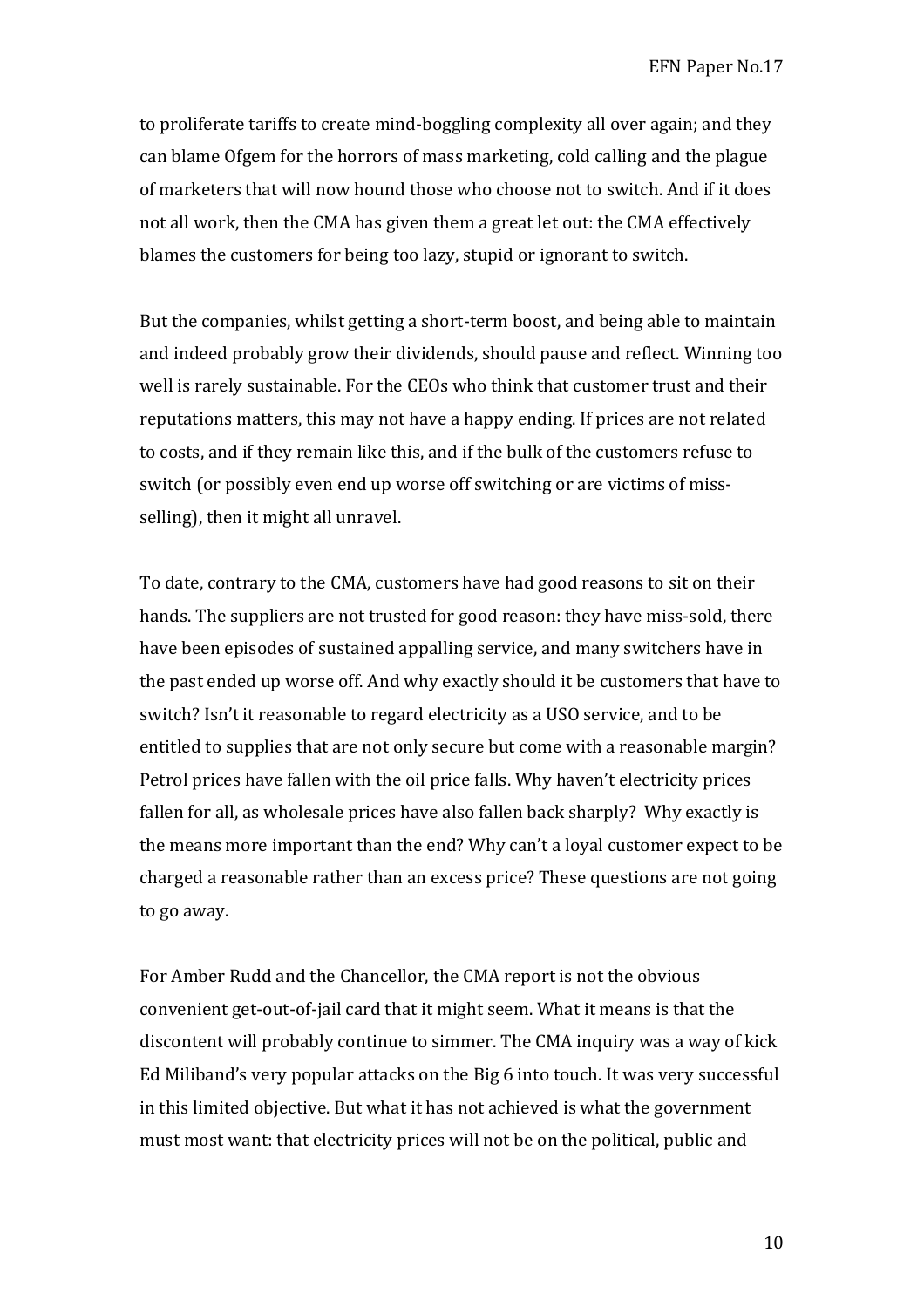media agendas in 2019 and 2020, at the next general election. They will probably live to regret endorsing such a flawed report.

That in turn will have repercussions for the companies. Their shareholders value the dividends and they want stability. The CMA has given them virtually everything they could have dreamt of at the start of this process. But it will probably prove to be too much.

## **Is there an alternative even now?**

What can the government and the companies do now that the CMA has committed to this path? There are three possibilities even at this late date.

The first option is to buy Martin Cave's dissenting opinion, and to follow through on his recommendation – the extension of protection to all SVT customers. In an earlier paper *Penalty tariffs, open-ended regulation and embedding overcharging – a critique of the CMA provisional findings and remedies* (EFN Paper no.12, 20th July 2015) I set out how a default tariff might work, based upon the passing through of the wholesale price (an index) and all the other fixed pass throughs, leaving the companies to choose a margin on top to reflect their controllable costs. This would be unregulated, but published. It would be simple, effective, fair and allow the companies to focus on the bit they can and should compete on – the services they actually provide and manage. It is not however the penalty tariff that the CMA had earlier recommended and which explicitly allows for excess returns. Only the structure of the tariff is regulated as a default option for customers. Thus it covers the same domain of Cave, but the detail needs to be modified to leave margins to be freely determined.

The second option is more radical, and rather than relying on Cave's dissenting opinion, rejects the CMA's approach outright. It would be brave for ministers, and it would require quite a lot of humble pie. Yet this is what may happen in any event – but after a lot of grief, and as part of an angry General Election argument